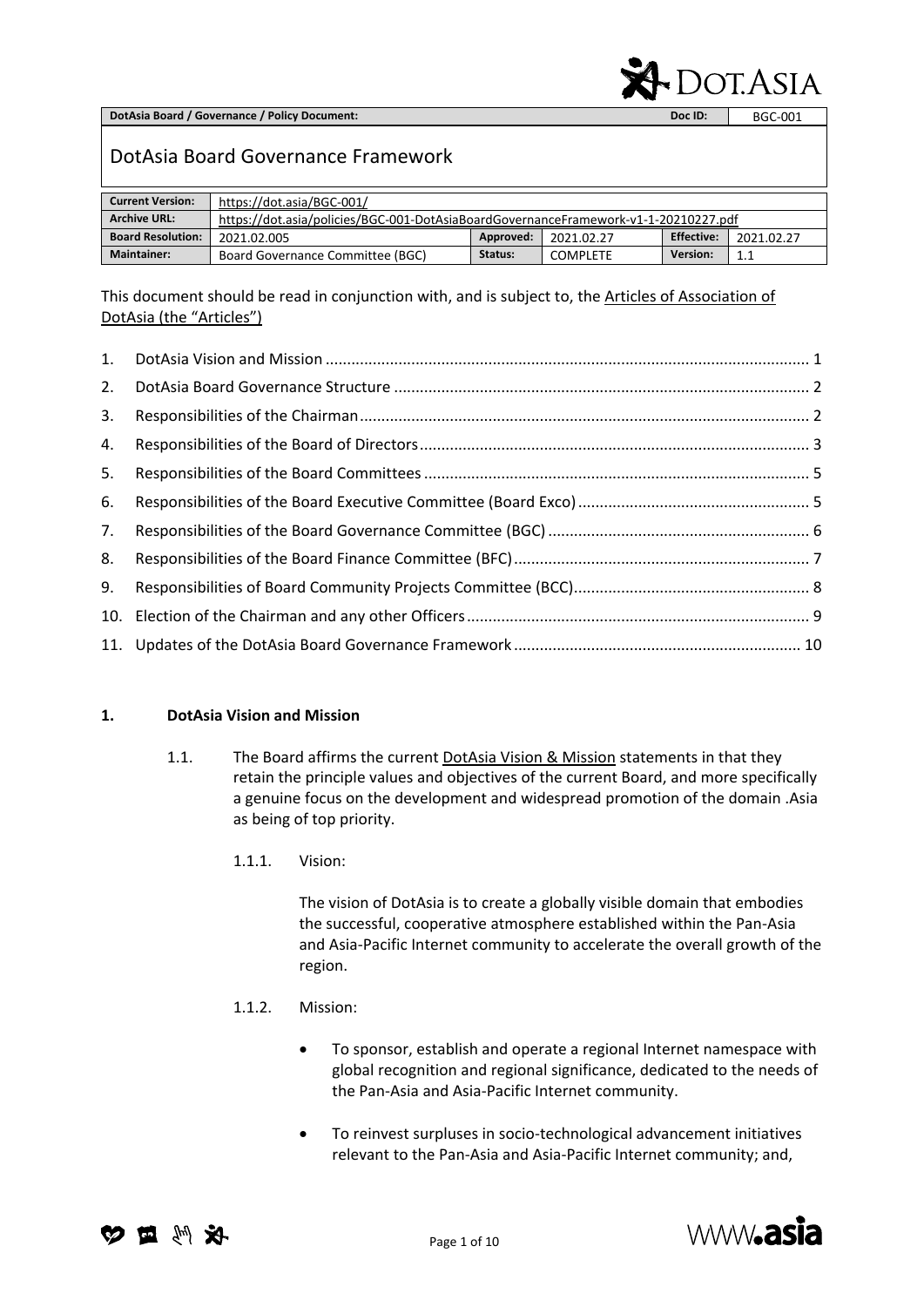|         |                                    |                        | ÷         | —               | .              |
|---------|------------------------------------|------------------------|-----------|-----------------|----------------|
| Title:  | DotAsia Board Governance Framework |                        |           | Doc ID:         | <b>BGC-001</b> |
| Status: | <b>COMPLETE</b>                    | <b>Effective Date:</b> | 2021.02.2 | <b>Version:</b> | $\sim$<br>ᆠᆞᆠ  |

 To operate a viable not-for-profit initiative that is a technically advanced, world-class TLD registry for the Pan-Asia and Asia-Pacific community.

 $\mathbf{A}$  DOT ASIA

1.2. Enhancing visibility and strengthening the engagement of DotAsia Members with our Vision & Mission is of importance.

#### <span id="page-1-0"></span>**2. DotAsia Board Governance Structure**

- 2.1. Board Committees:
	- 2.1.1. Board Executive Committee (Board Exco): seated by the Chairman and Board Committee Chairs.
	- 2.1.2. Board Governance Committee (BGC)
	- 2.1.3. Board Finance Committee (BFC)
	- 2.1.4. Board Community Projects Committee (BCC)
- 2.2. Board Officers:
	- 2.2.1. Chairman
	- 2.2.2. Board Secretary seated by BGC Chair
	- 2.2.3. Board Treasurer seated by BFC Chair
- 2.3. Alternate Chairman:

If the Chairman is unable to chair a particular meeting, a Chair of any Board Committee (BGC/BFC/BCC) could serve as the Chairman. If any Director objects to the Chairmanship thus arranged, in accordance with Article 56, the Directors present shall choose one of their number to be Chairman of the meeting.

#### <span id="page-1-1"></span>**3. Responsibilities of the Chairman**

- 3.1. In addition to the Chairman's responsibilities and duties under the Articles, the Chairman shall preside over and manage the Board Meetings, setting the tone and keeping discussions on track and on time to enable the meeting to flow while covering the required agenda.
- 3.2. Keeping the Board focused on DotAsia's Vision & Mission with strategic direction.



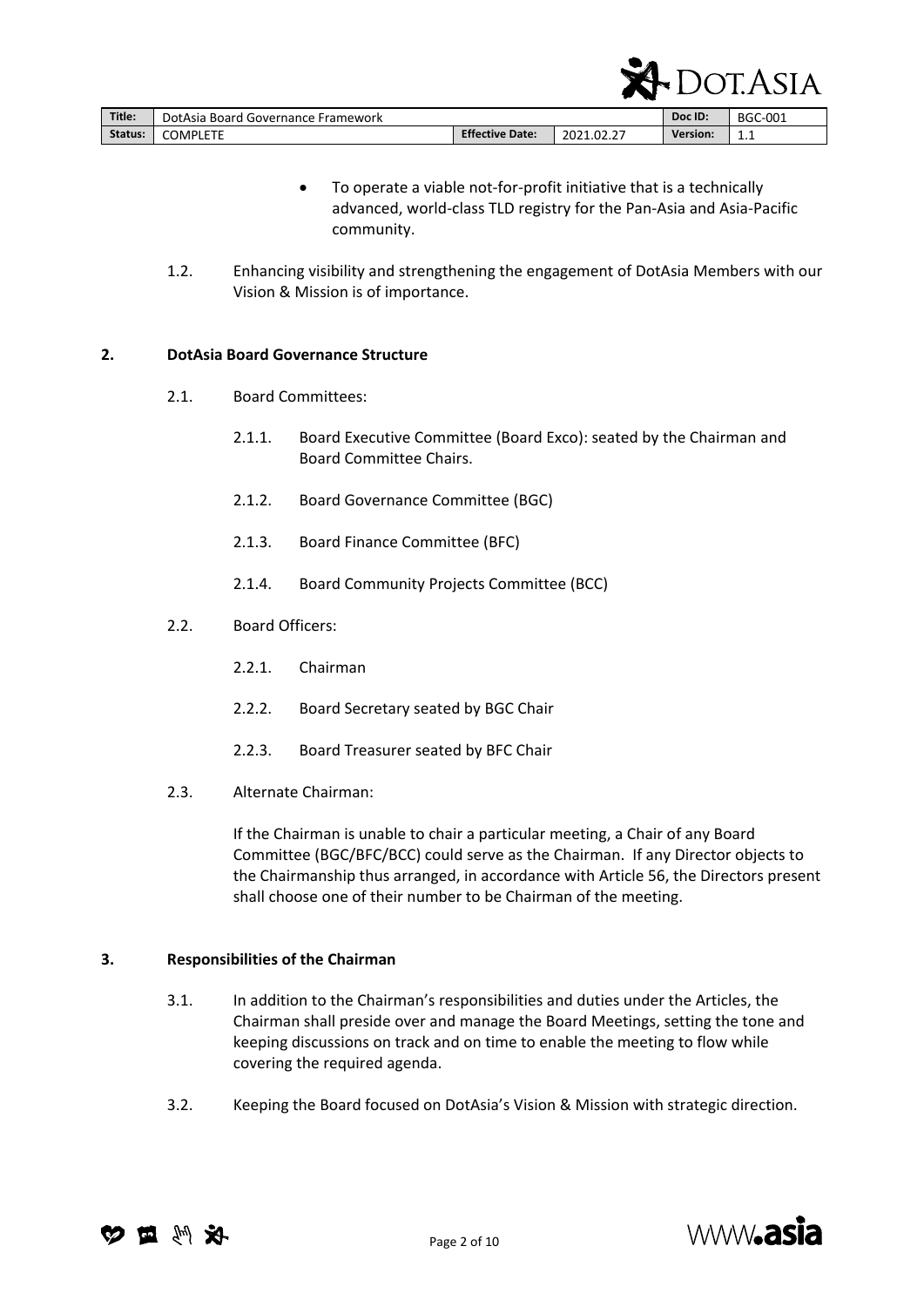|         |                                    |                        | $\sim$<br>x. | . .<br>ີ |                |
|---------|------------------------------------|------------------------|--------------|----------|----------------|
| Title:  | DotAsia Board Governance Framework |                        |              | Doc ID:  | <b>BGC-001</b> |
| Status: | <b>COMPLETE</b>                    | <b>Effective Date:</b> | 2021.02.2    | Version: | $\sim$<br>ᆠᆞ   |

3.3. Maintaining a relationship with the CEO and other Board Members built on mutual trust and respect, and clearly defined understanding of each other's roles and responsibilities, and of Board policies.

 $\mathbf{A}$  DOT A STA

- 3.4. Working collaboratively with the CEO and Board Secretariat (DotAsia Staff team) to establish meeting agendas and other tasks in readiness for Board Meetings.
- 3.5. Serving as a leader and facilitator, actively engaging Board Directors and encouraging them to participate and contribute their views and opinions to decision making discussions.
- 3.6. Setting a high standard of leadership and respect for individual views and opinions, as well as general conduct at Board Meetings, based on DotAsia's Code of Conduct.
- 3.7. Ensuring that new Board Members are provided with an onboarding programme about their role as Directors of the Board of DotAsia (supported by the Board Secretariat).
- 3.8. Being a representative of the DotAsia Board of Directors and advocating its mission to internal and external stakeholders, the Chairman will report to the members of DotAsia at the Annual General Meeting.
- 3.9. Being the lead of the Board Exco and a signatory of Board documents on behalf of the DotAsia Board of Directors.
- 3.10. Coordinating the annual performance appraisal of the CEO in consistent with Board policy, the Chair will appoint a committee and set the parameters for the evaluation and performance review.
- 3.11. Preparing the Board meeting minutes. The Board meeting minutes will be drafted by the Board Secretariat at the Chairman's instructions and then circulated to all Board members and presented by the Board chair at the next meeting.

# <span id="page-2-0"></span>**4. Responsibilities of the Board of Directors**

While the Directors share some of the duties already stated for the Chairman, the Board of Directors are subject to the Articles and in accordance with the same, responsible for the following matters including but not limited to:

- 4.1. Electing the Chairman (Article 48).
- 4.2. Governing the organization by establishing Board policies and setting out strategic objectives.
- 4.3. Working together with DotAsia management and staff on organizational goals and policies in line with DotAsia's Vision & Mission.



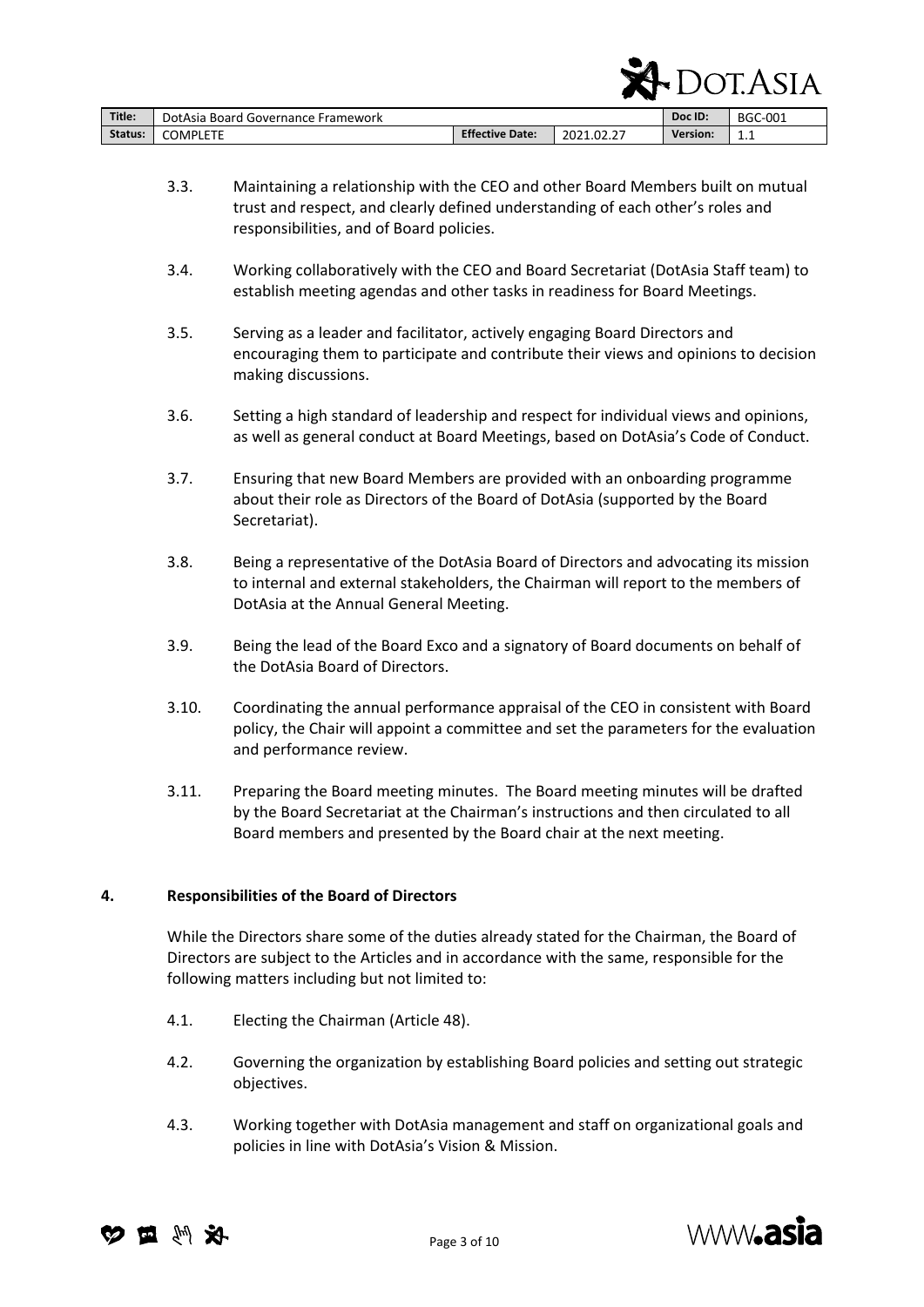| Title:  | DotAsia Board Governance Framework |                        |            | Doc ID:         | <b>BGC-001</b> |
|---------|------------------------------------|------------------------|------------|-----------------|----------------|
| Status: | <b>COMPLETE</b>                    | <b>Effective Date:</b> | 2021.02.27 | <b>Version:</b> | 1.1            |

4.4. Setting strategy and structure by reviewing present and future opportunities, threats and weaknesses – determine strategic options, business strategies and DotAsia's organizational structure and capability.

 $\Delta$  DOT ACLA

- 4.5. Discussing issues or potential problems emerging from the Board's environment of responsibility and working together to resolve issues based on shared and common understandings of DotAsia policies and objectives.
- 4.6. Approving annual budgets and salaries, hiring and firing of the senior management, including the CEO of DotAsia, as well as participating in the annual performance appraisal of the CEO.
- 4.7. Encouraging more engagement of the Sponsor Members (ccTLDs) and Co-Sponsor Members (Asia Pacific Internet Organizations) of DotAsia in the promotion of its regional and global activities.
- 4.8. Delegating day to day responsibility of the management of the company to the management while at the same time ensuring that internal controls are effective and that there is a regular evaluation of policies, objectives and strategies.
- 4.9. Governing the organization by establishing Board policies and setting out strategic objectives.
- 4.10. Setting a high standard for DotAsia's Code of Conduct that addresses issues regarding confidentiality, conflict of interest and other pertinent Board policies.
- 4.11. Discussing emerging issues or potential problems based on shared and common understandings of DotAsia's goals and strategies, and work together to achieve company goals.
- 4.12. Ensuring that succession planning takes place to maintain Board continuity and a smooth transition towards future Board leadership.
- 4.13. Serving as Ambassadors of the organization and advocating its mission to internal and external stakeholders.
- 4.14. Establishing Vision, Mission and Values determine company goals and policies.
- 4.15. Delegating day to day responsibility to the management of the company and evaluating the implementation of policies, strategies and business plan – determine the monitoring criteria. Ensure that internal controls are effective.
- 4.16. Adopting the Board meeting minutes. Board meeting minutes are publicly posted and contain records of decisions taken, along with any materially relevant facts presented and discussed. Board Members understand that not every particular view expressed is included to ensure that Board Members can frankly express their views without inhibiting discussion and hurting the quality of decision making.



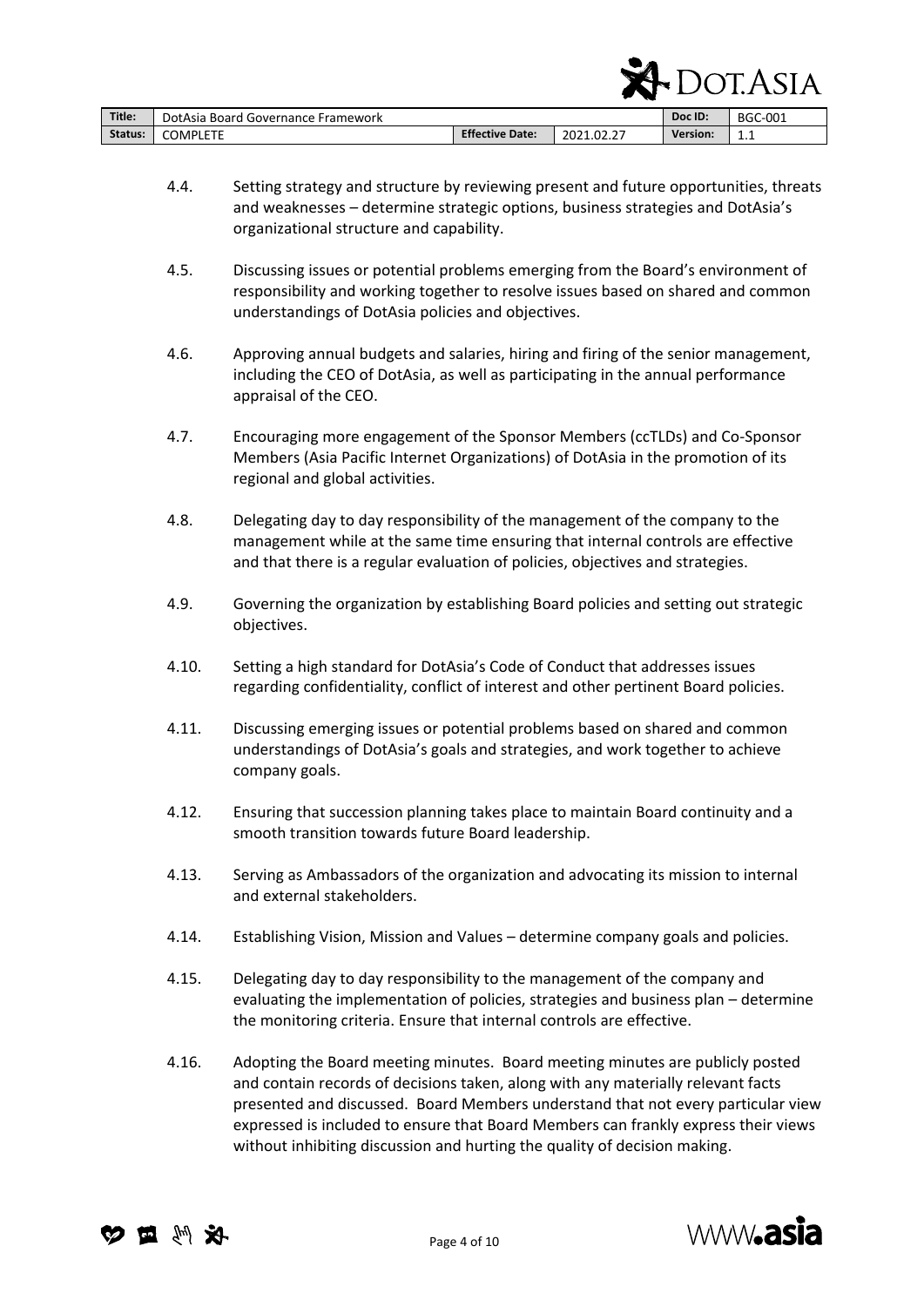|         |                                    |                        |            |                 | ASIA    |
|---------|------------------------------------|------------------------|------------|-----------------|---------|
| Title:  | DotAsia Board Governance Framework |                        |            | Doc ID:         | BGC-001 |
| Status: | <b>COMPLETE</b>                    | <b>Effective Date:</b> | 2021.02.27 | <b>Version:</b> | 1.1     |

#### <span id="page-4-0"></span>**5. Responsibilities of the Board Committees**

- 5.1. In accordance with Article 45, the Board has decided that it will delegate certain of its governance and financial responsibilities and therefore has created three Committees (the "Board Committee(s)") to take charge of the key overall tasks of the Board – Governance, Finance and Community Projects.
- 5.2. Board Members should identify to the Board Chair which Board Committee(s) they wish to join and Board Committee Members must first be appointed by the Board to the particular Board Committee. The Annual appointment of each Board Committee Member will take place at the first meeting of the new Board following the AGM. Additional appointments may take place at every Board Meeting, when it is needed.
- 5.3. The Chair of each of the Board Committees will be selected annually or when necessary by the respective Board Committee Members, and confirmed by the Board at its next meeting. The Annual selection of each Board Committee Chair will take place at the first meeting of each respective new Board Committee meeting following the AGM.
- 5.4. Each of the Chairs of the Board Committees will constitute the Board Exco together with and chaired by the Chairman of the Board.
- 5.5. Ensuring the internal controls of all areas within their responsibility are efficient and effective and that there is a regular evaluation of all policies, objectives and strategies.
- 5.6. Discuss matters that may eventuate in recommendations for decisions by the full Board.

#### <span id="page-4-1"></span>**6. Responsibilities of the Board Executive Committee (Board Exco)**

- 6.1. Subject to Article 45, the Board Exco shall exercise all the powers of the Board in the oversight of the management of the business and affairs of the Company, including, without limitation, financial matters so that the Board retains the ability to act through the Board Exco between formal Board meetings if deemed necessary.
- 6.2. Providing organizational overall oversight.
- 6.3. Overseeing the implementation of Board policies and ensuring that the Board is establishing and maintaining good governance practices.
- 6.4. Developing and enforcing strong internal controls and financial management policies.
- 6.5. The Board Exco will not have regularly scheduled meetings. Meetings may be called upon no less than forty-eight (48) hours' notice by the Board Chair or by any two





 $\sum_{\alpha=1}^{\infty}$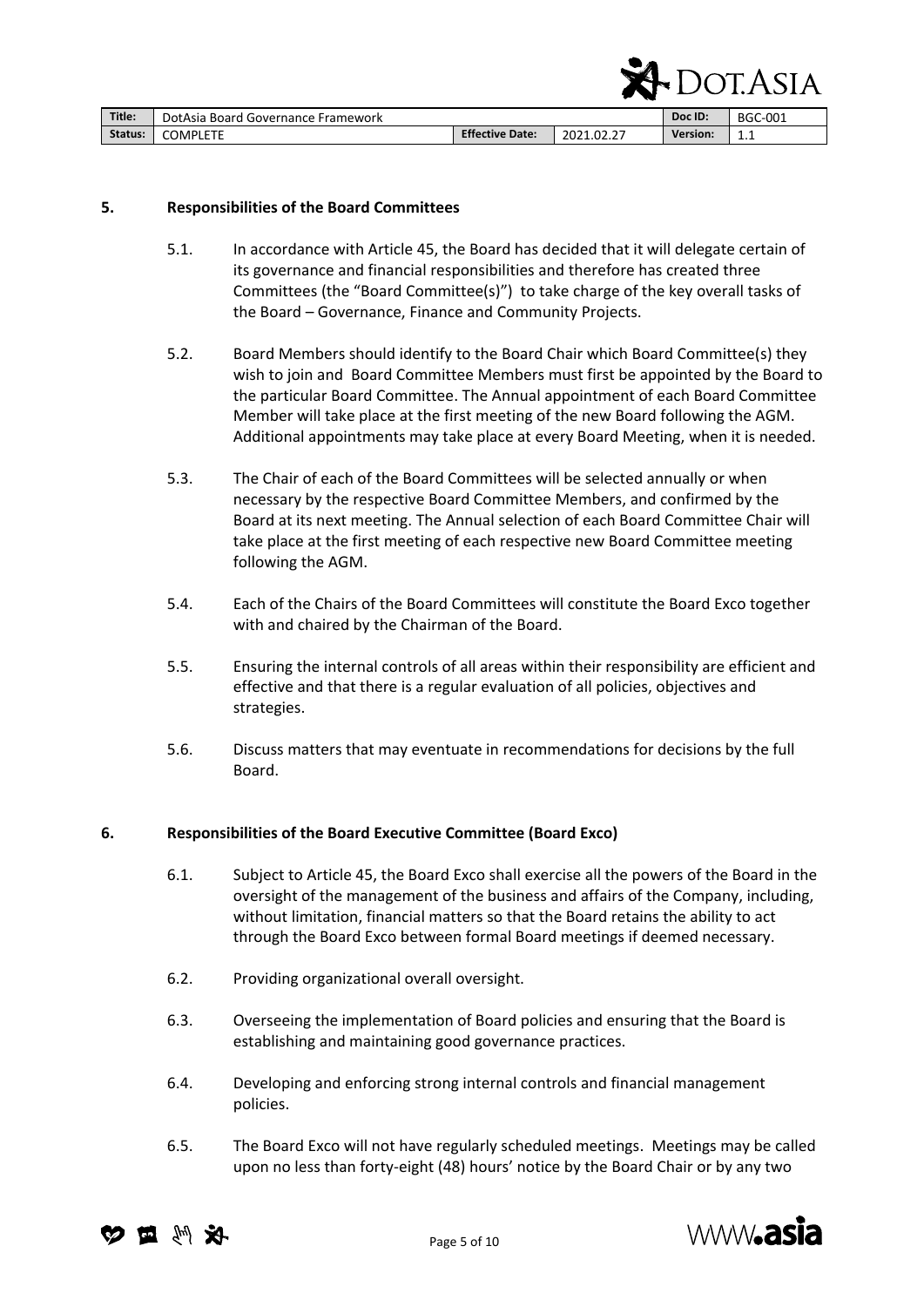|         |                                    |                        |            |                 | SF LULASIA     |
|---------|------------------------------------|------------------------|------------|-----------------|----------------|
| Title:  | DotAsia Board Governance Framework |                        |            | Doc ID:         | <b>BGC-001</b> |
| Status: | <b>COMPLETE</b>                    | <b>Effective Date:</b> | 2021.02.27 | <b>Version:</b> | 1.1            |

members of the Board Exco. The quorum of a Board Exco meeting shall be 3. When a quorum is present, the vote of a majority of the Board Exco members present shall constitute the action or decision of the Board Exco.

 $\sum_{\text{OPT}}$ 

- 6.6. Meeting minutes shall be produced and posted to the DotAsia website following approval by the Board Exco.
- 6.7. The Board Exco may take an action without a meeting for an individual item by using electronic means such as email. All voting members of the Committee must vote electronically in favour of the motion or no objection is expressed within the time established by the Chair, which shall not be less than 48 hours, as the item is put out for the action for it to be considered approved. The action without a meeting and its results will be noted in the next Board Exco meeting or full Board meeting and will be included in the minutes of that meeting.
- 6.8. After each Board Exco meeting where action has been taken, the Board Exco shall provide notice to the full Board via email of the actions taken by the Board Exco immediately after the meeting and shall provide a report to the full Board of Directors with a report of actions taken, for Board receipt and acknowledgment at the next regularly-scheduled meeting of the full Board.

#### <span id="page-5-0"></span>**7. Responsibilities of the Board Governance Committee (BGC)**

- 7.1. Providing oversight recommendations on the governance of DotAsia.
- 7.2. Identifying and recommending suitable governance structures and processes to improve the efficiency of DotAsia.
- 7.3. Evaluating proposals from CEO on the operation of DotAsia, and providing recommendations, which may impact on governance structure and processes of DotAsia.
- 7.4. Recommend to the Board any measures for ensuring the objects of the organization are carried through, including but not limited to:
	- 7.4.1. Operating a viable not-for-profit initiative that is a technically advanced, world-class top level domain ("TLD") registry for the Pan-Asia and Asia Pacific community.
	- 7.4.2. Developing and administering a registration system for Internet domain names under the top level domain ".Asia" and its other equivalents and to establish and develop a self-regulatory framework in respect of such registration system; to provide services for registration of domain names under the . Asia TLD and its other equivalents including but not limited to registry services and other services ancillary thereto.



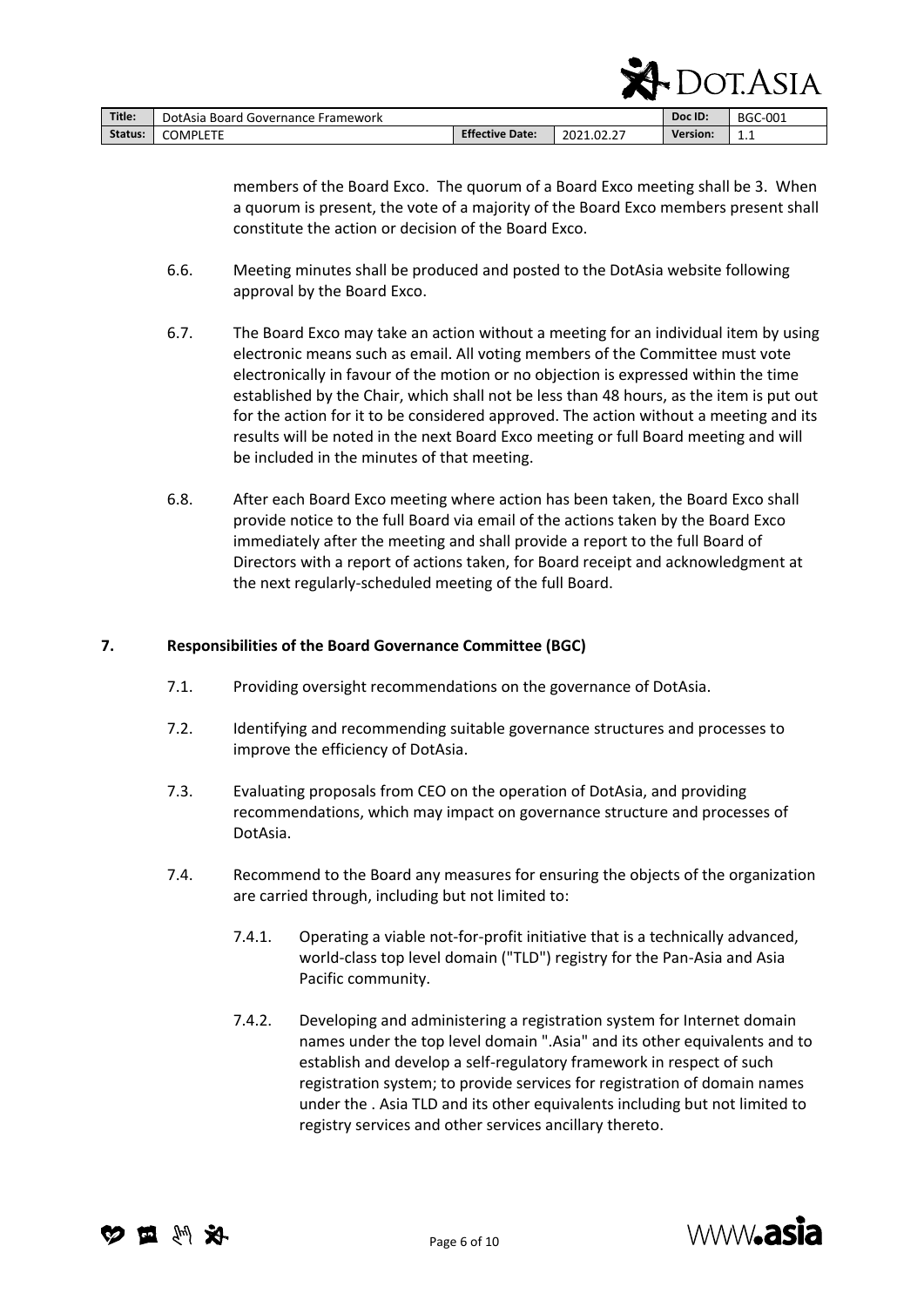|         |                                    |                        |            |          | $\Pi$ DUI.ASIA |
|---------|------------------------------------|------------------------|------------|----------|----------------|
| Title:  | DotAsia Board Governance Framework |                        |            | Doc ID:  | <b>BGC-001</b> |
| Status: | <b>COMPLETE</b>                    | <b>Effective Date:</b> | 2021.02.27 | Version: | 1.1            |

7.4.3. Developing and establishing a policy framework for the development and administration of Internet domain names under the .Asia TLD and its other equivalents.

 $\Gamma$ 

- 7.4.4. Establishing appropriate charter eligibility dispute resolution policy to ensure charter qualified registrations of Internet domain names under the .Asia TLD and its other equivalents and dispute resolution policy to curb abusive registrations of Internet domain names under the .Asia TLD and its other equivalents.
- 7.5. The BGC will schedule meetings at monthly, bi-monthly or quarterly intervals as it sees fit. Special/Extraordinary meetings may be called upon no less than forty-eight (48) hours' notice by the Chair of the BGC or by any two members of the BGC. The quorum of a BGC meeting shall be 2. When a quorum is present, the vote of a majority of the voting BGC members present shall constitute the action or decision of the BGC.
- 7.6. Meeting minutes shall be produced and posted to the DotAsia website following approval by the BGC. After each BGC meeting, the BGC shall report to the full Board of Directors its recommendations, for Board consideration at the next appropriate regularly-scheduled meeting of the full Board.
- 7.7. The BGC provides recommendation to the DotAsia Board as a whole, and does not exercise any of the Board's powers in its absence.

# <span id="page-6-0"></span>**8. Responsibilities of the Board Finance Committee (BFC)**

- 8.1. Developing and recommending strong internal controls and financial management policies to ensure that DotAsia has adequate financial resources to operate efficiently and effectively.
- 8.2. Providing strategic oversight recommendations on DotAsia's financial matters.
- 8.3. Facilitating and reviewing the preparation of annual budgets for essential allocation areas.
- 8.4. Recommend to the Board any measures for ensuring that the Financial Officer and the Finance Manager provide clear, accurate and complete financial reporting records and information.
- 8.5. Recommend to the Board any measures for ensuring that the DotAsia financials are audited annually.
- 8.6. Reporting on the progress of budgets and financial activities at the Board's monthly meeting.



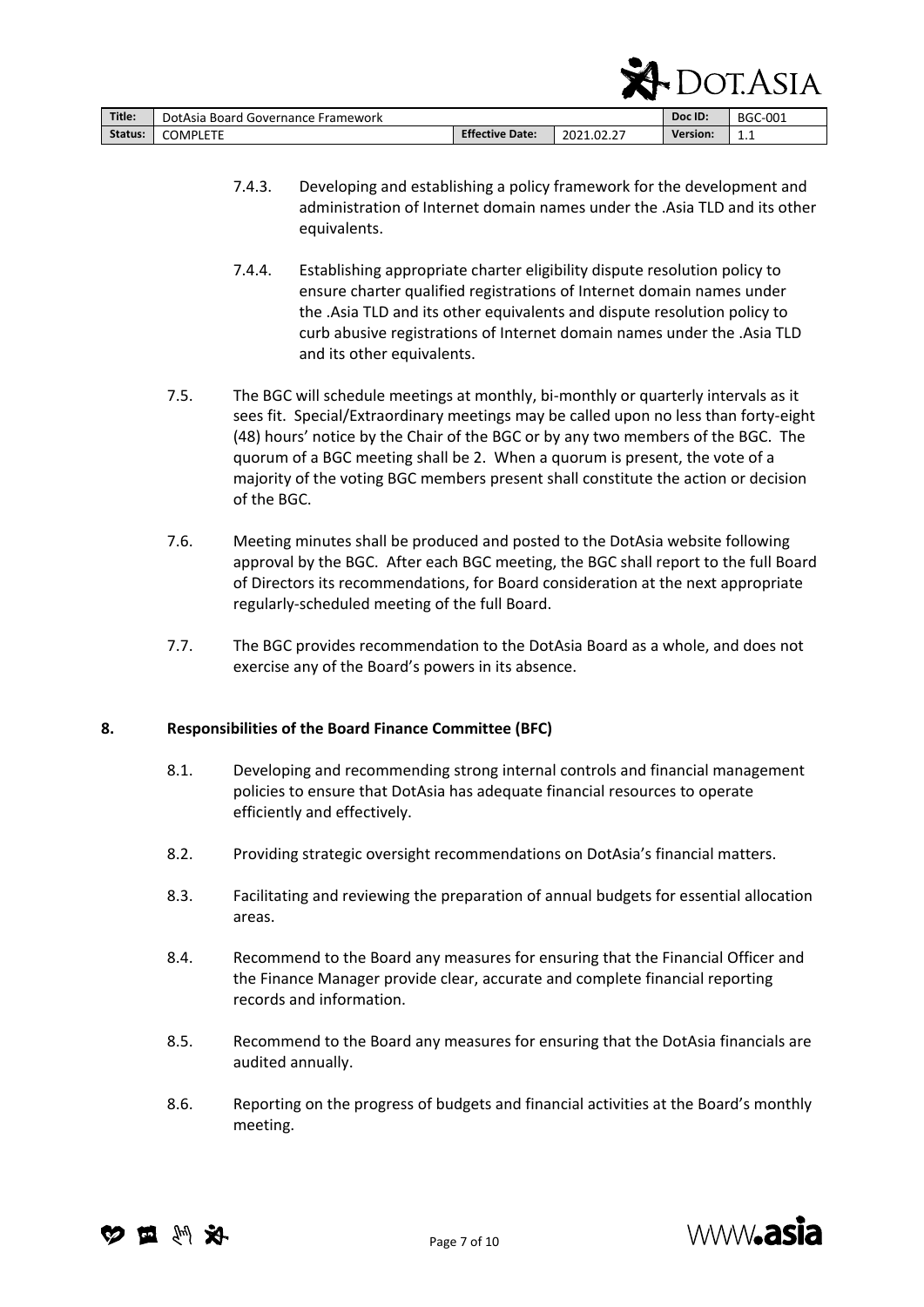|         |                                    |                        |            | н               | ' JI.ASIA '    |
|---------|------------------------------------|------------------------|------------|-----------------|----------------|
| Title:  | DotAsia Board Governance Framework |                        |            | Doc ID:         | <b>BGC-001</b> |
| Status: | <b>COMPLETE</b>                    | <b>Effective Date:</b> | 2021.02.27 | <b>Version:</b> | 1.1            |

- 8.7. Recommend to the Board any measures for ensuring the objects of the organization are carried through, including but not limited to:
	- 8.7.1. Establishing and operating a regional Internet namespace with global recognition and regional significance, dedicated to the needs of the Pan-Asia and Asia Pacific Internet community.
	- 8.7.2. Operating a viable not-for-profit initiative that is a technically advanced, world-class top level domain ("TLD") registry for the Pan-Asia and Asia Pacific community.
	- 8.7.3. Developing and administering a registration system for Internet domain names under the top level domain ".Asia" and its other equivalents and to establish and develop a self-regulatory framework in respect of such registration system; to provide services for registration of domain names under the . Asia TLD and its other equivalents including but not limited to registry services and other services ancillary thereto.
- 8.8. The BFC will schedule meetings at monthly, bi-monthly or quarterly intervals as it sees fit. Special/Extraordinary meetings may be called upon no less than forty-eight (48) hours' notice by the Chair of the BFC or by any two members of the BFC. The quorum of a BFC meeting shall be 2. When a quorum is present, the vote of a majority of the voting BFC members present shall constitute the action or decision of the BFC.
- 8.9. Meeting minutes shall be produced and posted to the DotAsia website following approval by the BFC. After each BFC meeting, the BFC shall report to the full Board of Directors its recommendations, for Board consideration at the next appropriate regularly-scheduled meeting of the full Board.
- 8.10. The BFC provides recommendation to the DotAsia Board as a whole, and does not exercise any of the Board's powers in its absence.

# <span id="page-7-0"></span>**9. Responsibilities of Board Community Projects Committee (BCC)**

- 9.1. Providing strategic oversight recommendations on Community Projects which contributes to promote Internet development and adoption for the global Asia Pacific community.
- 9.2. Reviewing community project proposals.
- 9.3. Liaising with the Advisory Council, review community projects proposals from Sponsor Members and Co-Sponsor Members of DotAsia.
- 9.4. Reviewing proposal from the Board to engage themselves in community projects including funding for travel and/or other activities.





 $\Gamma$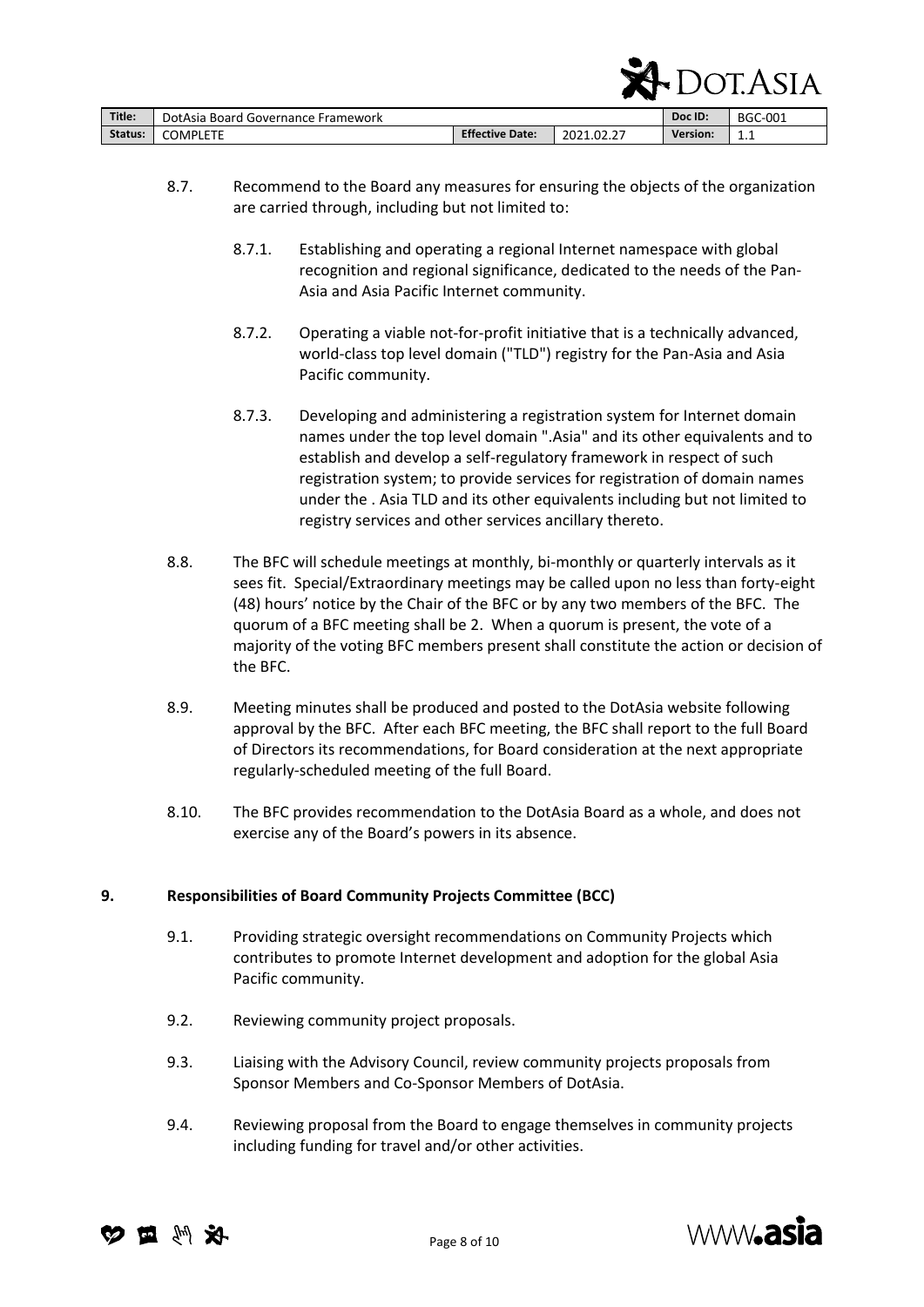|         |                                    |                        |            |                 | LULASIA. |
|---------|------------------------------------|------------------------|------------|-----------------|----------|
| Title:  | DotAsia Board Governance Framework |                        |            | Doc ID:         | BGC-001  |
| Status: | <b>COMPLETE</b>                    | <b>Effective Date:</b> | 2021.02.27 | <b>Version:</b> | 1.1      |

- 9.5. Recommend to the Board any measures for ensuring the objects of the organization are carried through, including but not limited to:
	- 9.5.1. i) Creating a globally visible domain that embodies the successful, cooperative atmosphere established within the Pan-Asia and Asia Pacific Internet community to accelerate the overall growth of the region.
	- 9.5.2. ii) Liaising with operators of Pan-Asia and Asia Pacific country code top level domains ("ccTLDs") and international bodies on issues relating to the development and administration of .Asia domain name systems.
	- 9.5.3. iii) Reinvesting portions of revenues and/or surpluses in socio technological advancement initiatives or other related initiatives relevant to the Pan Asia and Asia Pacific Internet community.
- 9.6. The BCC will schedule meetings at monthly, bi-monthly or quarterly intervals as it sees fit. Special/Extraordinary meetings may be called upon no less than forty-eight (48) hours' notice by the Chair of the BCC or by any two members of the BCC. The quorum of a BCC meeting shall be 2. When a quorum is present, the vote of a majority of the voting BCC members present shall constitute the action or decision of the BCC.
- 9.7. Meeting minutes shall be produced and posted to the DotAsia website following approval by the BCC. After each BCC meeting, the BCC shall report to the full Board of Directors its recommendations, for Board consideration at the next appropriate regularly-scheduled meeting of the full Board.
- 9.8. The BCC provides recommendation to the DotAsia Board as a whole, and does not exercise any of the Board's in its absence.

#### <span id="page-8-0"></span>**10. Election of the Chairman and any other Officers**

- 10.1. Board Members shall be given 28 days' notice of the election of the Chairman.
- 10.2. The election process is developed by the Board and will be administered by the CEO of DotAsia as the only person on the Board not participating in the Election of the Chairman.
	- 10.2.1. The administrative process for nominating, seconding, accepting and balloting in accordance with this Board Governance Framework will be confirmed by the Board, including mechanisms for proxy, if any.
	- 10.2.2. The nomination, seconding and acceptance process will be conducted in person (physically or virtually) at a Board meeting. The balloting process will also be conducted in person (physically or virtually) at a Board meeting utilizing electronic tools.





 $\sum_{\text{OPT}}$